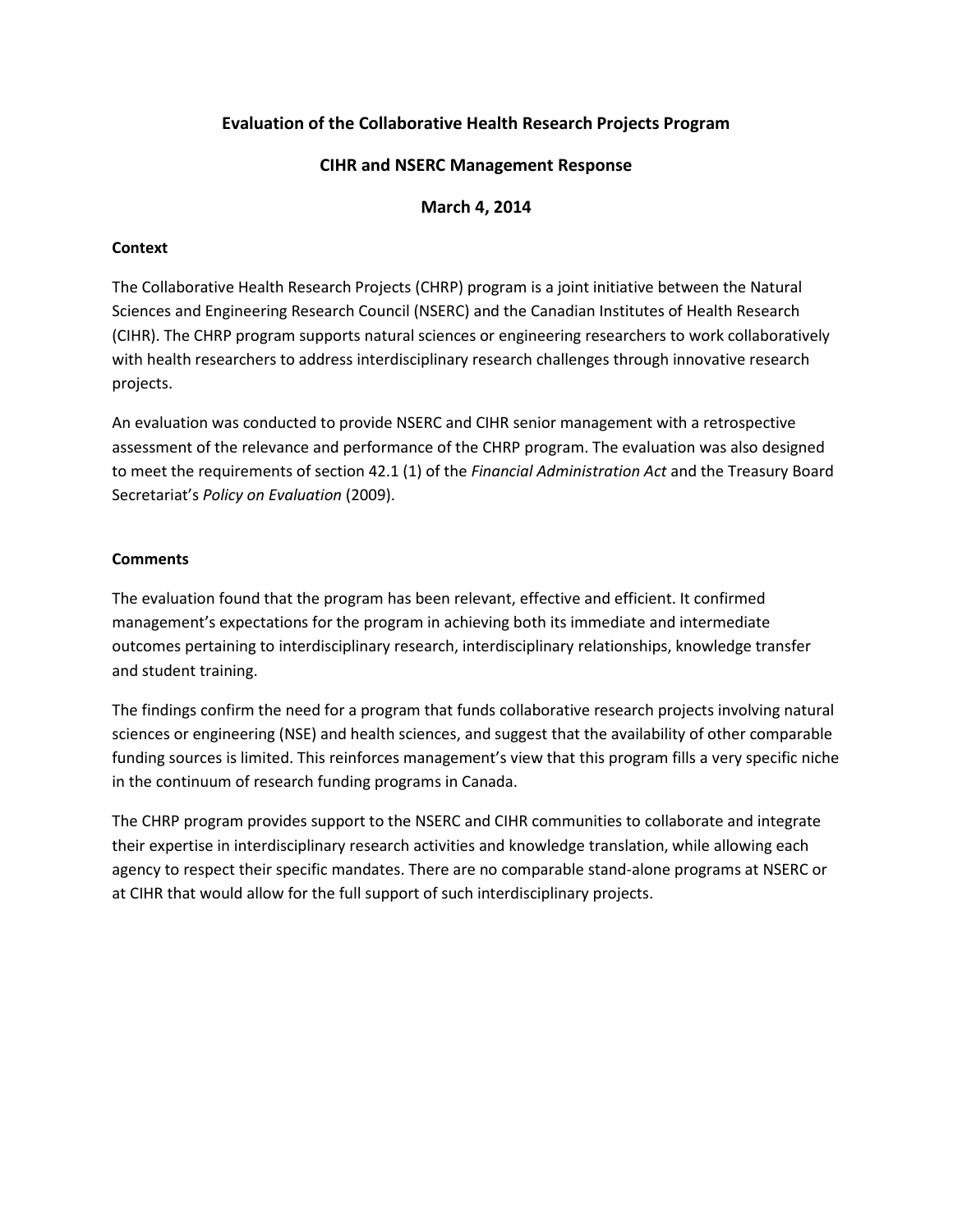|                                                                                                                                                                                                                                                                                                                             | Response<br>Disagree) | Recommendation (Agree or Management Action Plan                                                                                                                                                                                                                                                                                                                                                                                                                                                                                                                                                                                                                                                                                                                                                                                                                           | Responsibility                                                                                                                                                         | Timeline                                                                                                                                                                                                                                                                                                                      |
|-----------------------------------------------------------------------------------------------------------------------------------------------------------------------------------------------------------------------------------------------------------------------------------------------------------------------------|-----------------------|---------------------------------------------------------------------------------------------------------------------------------------------------------------------------------------------------------------------------------------------------------------------------------------------------------------------------------------------------------------------------------------------------------------------------------------------------------------------------------------------------------------------------------------------------------------------------------------------------------------------------------------------------------------------------------------------------------------------------------------------------------------------------------------------------------------------------------------------------------------------------|------------------------------------------------------------------------------------------------------------------------------------------------------------------------|-------------------------------------------------------------------------------------------------------------------------------------------------------------------------------------------------------------------------------------------------------------------------------------------------------------------------------|
| 1) Consider<br>continued<br>funding to<br>collaborative<br>health research<br>involving health<br>and NSE<br>researchers<br>through the<br>CHRP program<br>and further<br>clarify and<br>communicate the<br>position of the<br>program in the<br>continuum of<br>funding<br>opportunities<br>provided by<br>NSERC and CIHR. | Agree                 | Agreed. CIHR and NSERC will continue to<br>co-fund the 2013-14 and 2014-15 CHRP<br>competitions as committed to in the<br>current Memorandum of<br>Understanding. The agencies will also<br>engage in discussions to explore the<br>continued funding of this program<br>beyond 2015, in light of strategic<br>priorities and available resources.<br>The CHRP program fits a very specific<br>niche as it intersects with the mandates<br>of both agencies by supporting<br>interdisciplinary collaborative research<br>projects with participation from both<br>the NSE and health communities.<br>Communication will be improved<br>regarding how this program is<br>positioned vis-à-vis other funding<br>opportunities offered at both agencies.<br>This will be achieved through additional<br>text in the funding opportunity and/or a<br>communications strategy. | CIHR Science,<br>Knowledge<br><b>Translation and</b><br>Ethics (SKTE)<br>and<br>Communications<br>and Public<br>Outreach<br>Branches, in<br>consultation<br>with NSERC | <b>Additional text</b><br>for the 2014-15<br><b>CHRP</b> funding<br>opportunity<br>and/or a<br>communication<br>strategy will be<br>developed and<br>implemented<br>by March 31,<br>2014.<br><b>Discussions</b><br>regarding the<br>continued co-<br>funding of<br>CHRP beyond<br>2015 will be<br>completed by<br>early 2015. |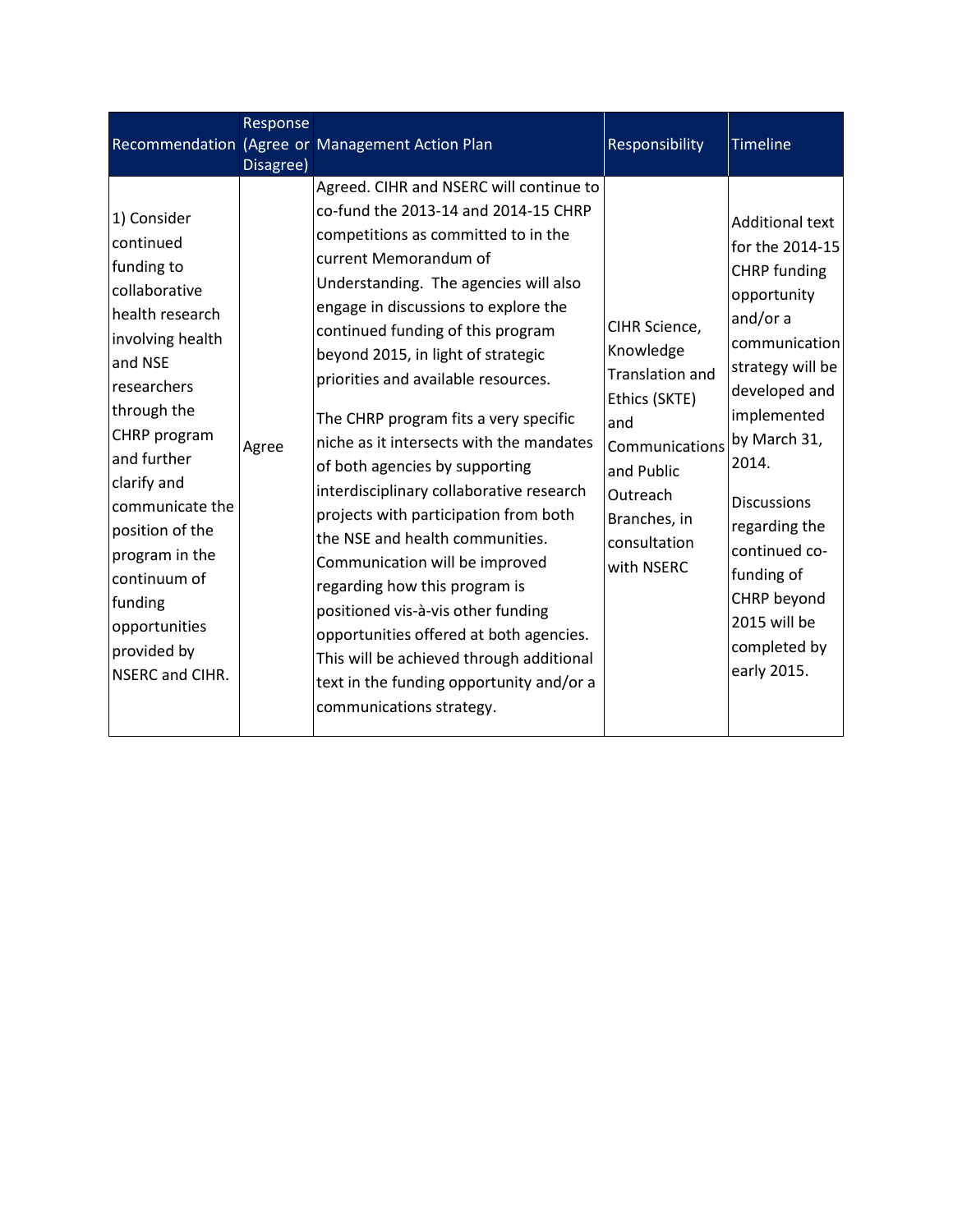|                                                                                                                                                                                                                                                                                                                                                                   | Response  |                                                                                                                                                                                                                                                                                                                                                                                                                                                                                |                                         |                                                                                                                                                                                          |
|-------------------------------------------------------------------------------------------------------------------------------------------------------------------------------------------------------------------------------------------------------------------------------------------------------------------------------------------------------------------|-----------|--------------------------------------------------------------------------------------------------------------------------------------------------------------------------------------------------------------------------------------------------------------------------------------------------------------------------------------------------------------------------------------------------------------------------------------------------------------------------------|-----------------------------------------|------------------------------------------------------------------------------------------------------------------------------------------------------------------------------------------|
|                                                                                                                                                                                                                                                                                                                                                                   |           | Recommendation (Agree or Management Action Plan                                                                                                                                                                                                                                                                                                                                                                                                                                | Responsibility                          | Timeline                                                                                                                                                                                 |
| 2) Make                                                                                                                                                                                                                                                                                                                                                           | Disagree) |                                                                                                                                                                                                                                                                                                                                                                                                                                                                                |                                         |                                                                                                                                                                                          |
| improvements to<br>program design<br>and ongoing<br>performance<br>measurement.<br>a) Assess<br>whether it is<br>feasible to<br>provide more<br>substantial<br>feedback on<br>Letters of Intent<br>(LOIs) to<br>applicants.                                                                                                                                       | Agree     | Agreed. Program Delivery staff will<br>explore the feasibility of requesting<br>more feedback on LOIs without unduly<br>increasing reviewer workload. It is<br>anticipated that CIHR will be able to<br>increase efforts to ensure that reviewers<br>provide a substantive statement to<br>support any negative assessment made<br>during the LOI stage.                                                                                                                       | CIHR Open<br>Programs<br><b>Branch</b>  | An assessment<br>will be<br>completed by<br>March 31,<br>2014 and any<br>ensuing actions<br>will be<br>implemented<br>before the next<br><b>CHRP LOI</b><br>deadline of<br>May 15, 2014. |
| 2. b) Review the<br>program's<br>performance<br>measurement<br>strategy<br>(including the<br>logic model) to<br>ensure that it<br>effectively<br>monitors the<br>extent to which<br>the CHRP<br>program<br>supports its new<br>objectives, the<br>impacts of the<br>new partner<br>requirements on<br>the research<br>community and<br>program impacts<br>on HQP. | Agree     | Agreed. CIHR, in collaboration with<br>NSERC, will review the performance<br>measurement strategy and logic model<br>for CHRP to ensure that it continues to<br>respond to the evolving objectives of the Performance<br>program. This will include investigating<br>the electronic final report currently used Accountability<br>for the CHRP program, to ensure the<br>relevant information regarding partner<br>involvement and knowledge translation<br>is being captured. | CIHR SKTE and<br>and<br><b>Branches</b> | Any required<br>updates to the<br>performance<br>measurement<br>strategy and<br>logic model will<br>be<br>implemented<br>by March 31,<br>2014.                                           |